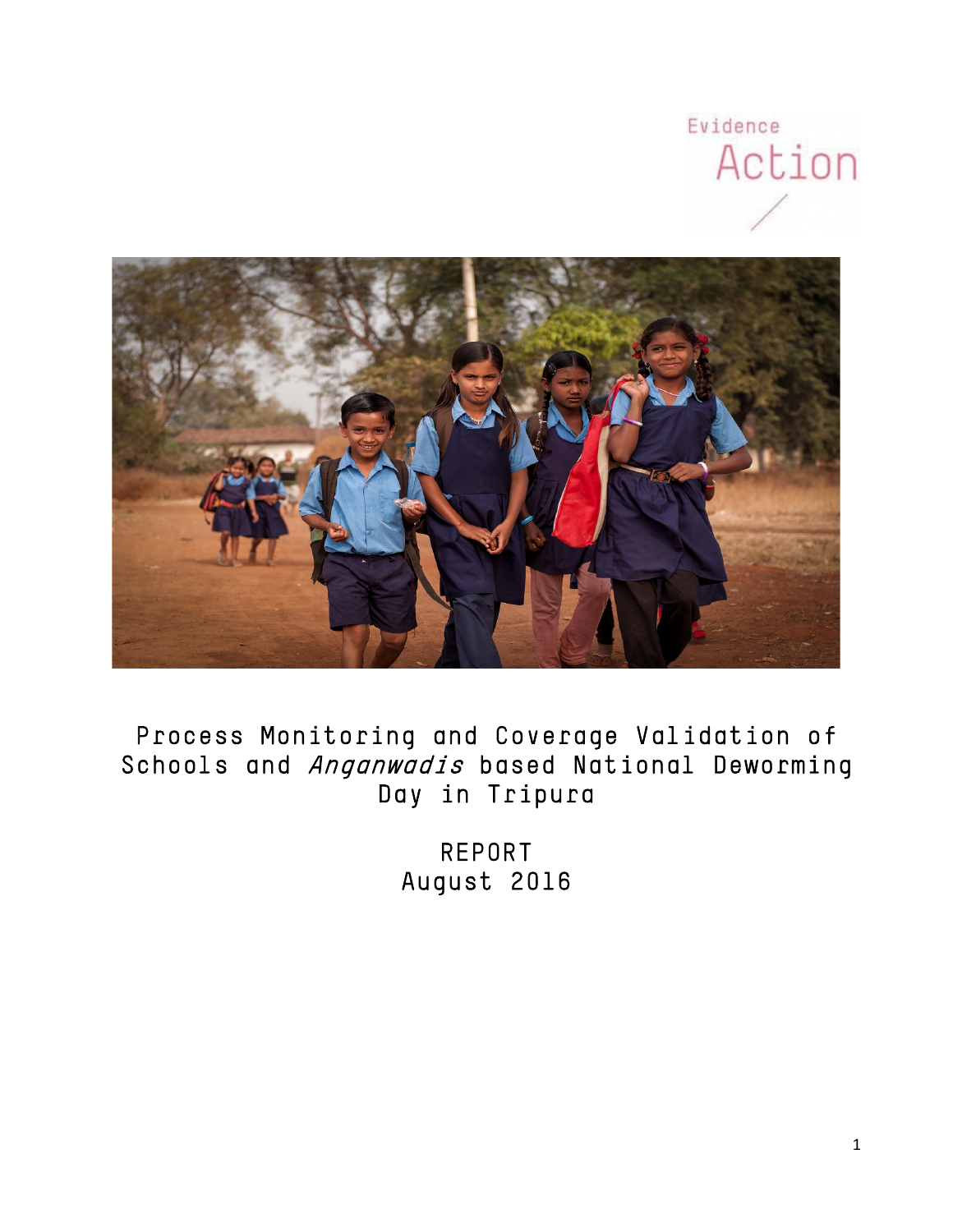# Table of Contents

| 1.2 Process Monitoring, Recording and Reporting Process, and Coverage |  |
|-----------------------------------------------------------------------|--|
|                                                                       |  |
|                                                                       |  |
|                                                                       |  |
|                                                                       |  |
|                                                                       |  |
|                                                                       |  |
| 2 <sub>1</sub>                                                        |  |
|                                                                       |  |
| 2.2 Integrated Distribution of NDD Materials Including Drugs  6       |  |
|                                                                       |  |
| 2.4                                                                   |  |
| 2.5 Adverse Events - Knowledge and Management  8                      |  |
|                                                                       |  |
|                                                                       |  |
| 3 <sub>1</sub>                                                        |  |
| 4.                                                                    |  |
|                                                                       |  |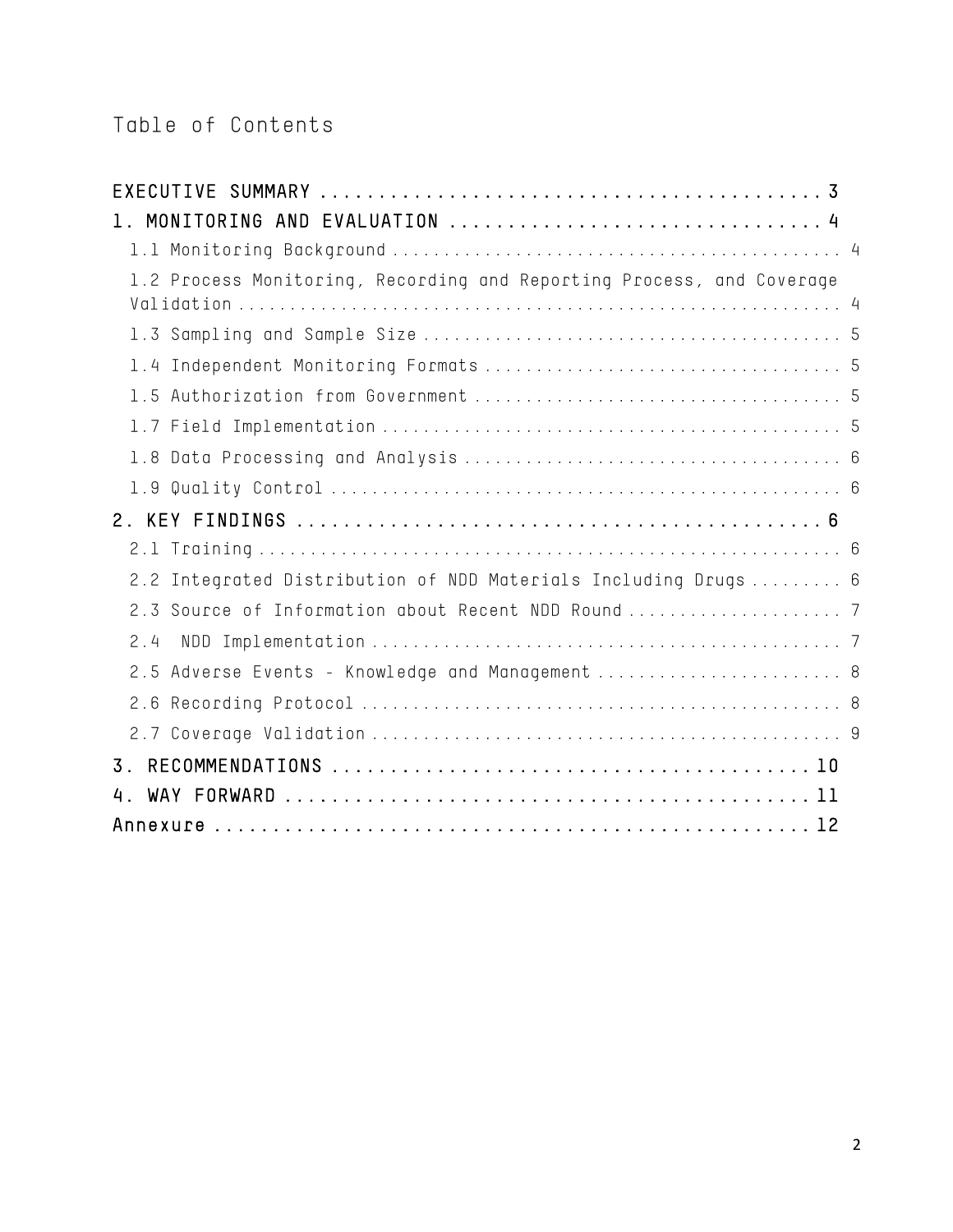### EXECUTIVE SUMMARY

l

India, with an estimated 223 million<sup>1</sup> (almost one quarter of global burden) children living with soil-transmitted helminths (STH), launched National Deworming Day (NDD) in February 2015 to deworm all children between 1-19 years of age. The program is aimed at the supervised administration of albendazole tablets to all children in preschool-age and school-age populations, in anganwadis and schools, including unregistered (1-5 years) and out-of-school (6-19 years) children.

Tripura observed the third round of NDD in all eight districts on August 10, 2016 followed by Mop-Up Day on August 18, 2016. Evidence Action's Deworm the World Initiative, as the technical assistance partner, engaged an independent research agency to conduct process monitoring on NDD and Mop-Up Day to assess the preparedness of *anganwadis* and schools to implement the NDD program, followed by coverage validation to evaluate the accuracy of the reporting data and coverage estimates post deworming.

Findings from process monitoring highlighted that 96% of schools and 98% of the anganwadis observed deworming, with approximately, 95% of schools and 92% of anganwadis receiving sufficient tablets for deworming, equally large numbers of schools and *anganwadis* received NDD posters/banners (94% of schools and 97% of anganwadis). An established best practice of the NDD is integrated distribution of program materials with drugs (NDD kits) at the implementer level of trainings. NDD kits<sup>[2](#page-2-1)</sup> were reported to be shared in 58% of schools and 57% of *anganwadis* at trainings, which was reported to be attended by 94% of schools and 96% of anganwadis. Coverage validation data revealed that 69% of schools and 67% of *anganwadis* followed correct protocols for recording the number of children dewormed, while around 21% of schools and 13% of anganwadis did not adhere to any recording protocol. Despite substantial compliance with recording protocols, findings exhibited an inflation of 39% (verification factor of 0.71) for enrolled school-age children and 17% (verification factor of 0.85) for preschool-age children at anganwadis. Nevertheless, interviews indicated that 99% of all enrolled children received a deworming tablet.

The findings from NDD's independent monitoring highlights opportunities to strengthen future rounds and take learnings for other programs, as applicable. The program quality and coverage can be improved upon by emphasizing key messages at trainings; including awareness about worm infection, its prevention, drug dosage and administration, and adverse events management. The database of functionaries across all stakeholder departments needs to be regularly updated to ensure timely information dissemination. Other efforts need to focus on integration of NDD kits at trainings, inclusion of private schools at all levels of program planning and implementation, and adherence to the recording protocol, and proper data documentation and management.

<span id="page-2-0"></span><sup>1</sup> Soil transmitted helminths, Number of children (Pre-SAC and SAC) requiring Preventive Chemotherapy for Soil transmitted helminths, WHO (2015) http://apps.who.int/neglected\_diseases/ntddata/sth/sth.html

<span id="page-2-1"></span><sup>2</sup> Integrated distribution of NDD kits including deworming drugs, banner/poster and handout-reporting forms and provided to schools and AWC during the trainings at block or PHC level.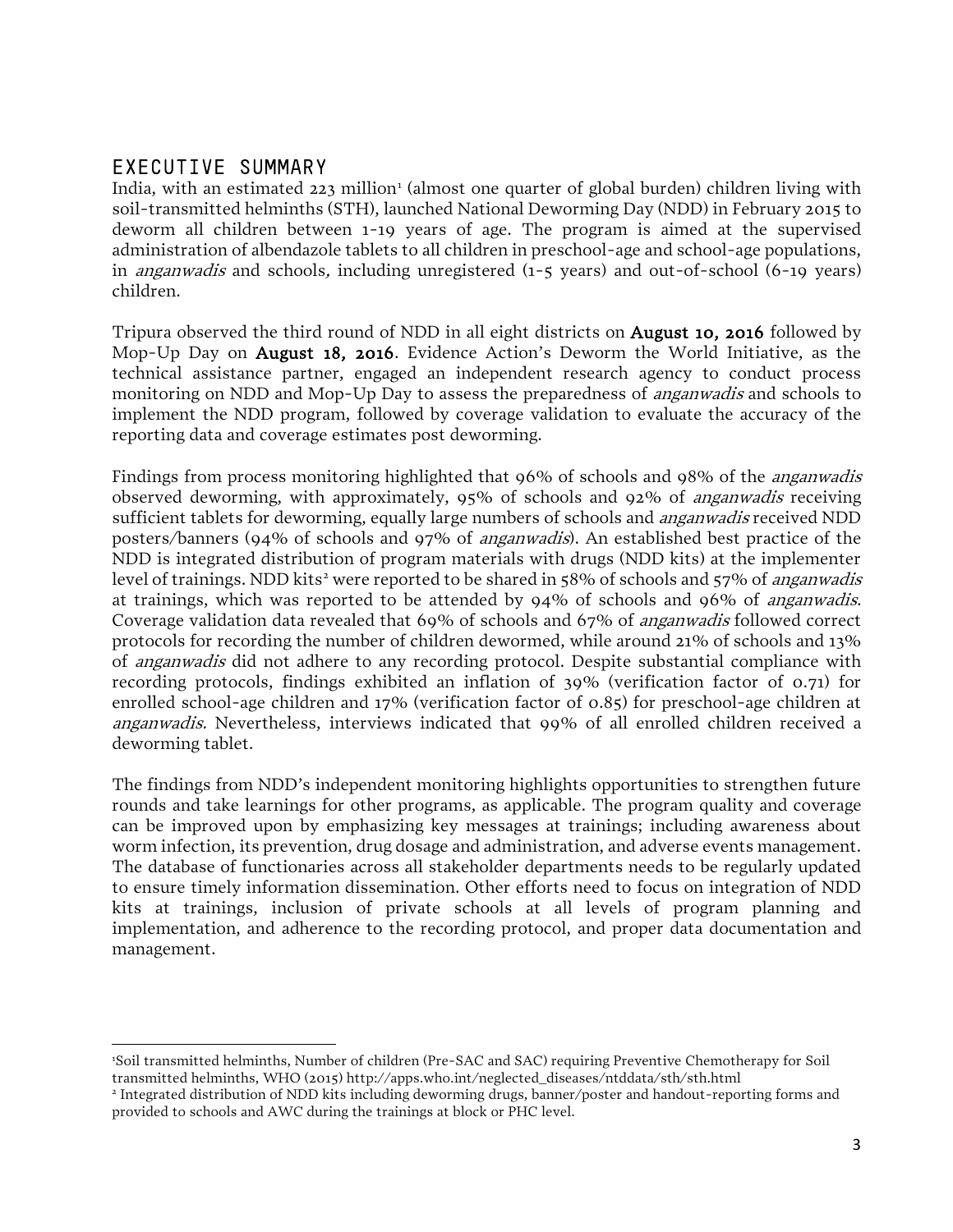### 1. MONITORING AND EVALUATION

#### 1.1 Monitoring Background

Understanding program reach and quality is a key component for a successful National Deworming Day (NDD) round. In order to fulfil this need, Evidence Action worked intensively with Tripura's health, education, and women and child development departments to assess the quality of program planning and implementation, identify gaps, and develop recommendations for improvements in future NDD rounds. Preparing systems to undertake deworming, adhering to the prescribed deworming processes, and ensuring accurate coverage reporting are key components of the supervision process. Three processes of monitoring and evaluation are included in each deworming program round: (1) process monitoring, (2) coverage reporting and (3) coverage validation.

### 1.2 Process Monitoring, Recording and Reporting Process, and Coverage Validation

Process monitoring assesses the preparedness of schools, *anganwadis*, and health systems to implement NDD and the extent to which they have followed recommended processes to ensure a high quality program. Evidence Action assessed program preparedness during the pre-deworming phase and selected independent monitors who observed the processes on NDD and Mop-Up Day. Evidence Action conducted process monitoring in two ways: a) telephone monitoring and b) physical verification by visiting schools/anganwadis and training venues.

Recording and reporting process is an important means to assess the estimated number of program beneficiaries, and a crucial component to measuring program achievement. With close support from Evidence Action, the Department of Health collected and compiled the coverage report for NDD within the reporting timelines. The reporting protocols, including the reporting cascade and timelines (refer to Figure: A below), were shared with all districts through the state's directives. In order to improve the accuracy of coverage reporting, every participating school and anganwadi was instructed to follow a recording protocol for deworming. For recording deworming at schools and *anganwadis*, a single tick mark  $(\checkmark)$  was required to be included next to a child's name in the attendance register if they received albendazole on NDD, and a double-tick mark (✓✓) if they received deworming on Mop-Up Day. Headmasters and *anganwadi* workers compiled the number of dewormed children from attendance registers, filled out the summary reporting format, and submitted it to the next level.



Coverage validation is an ex-post check of the accuracy of the reporting data and coverage estimates. Coverage validation data was gathered through interviews with headmasters/AWWs and three students (in three different randomly selected classes) in each school, and by checking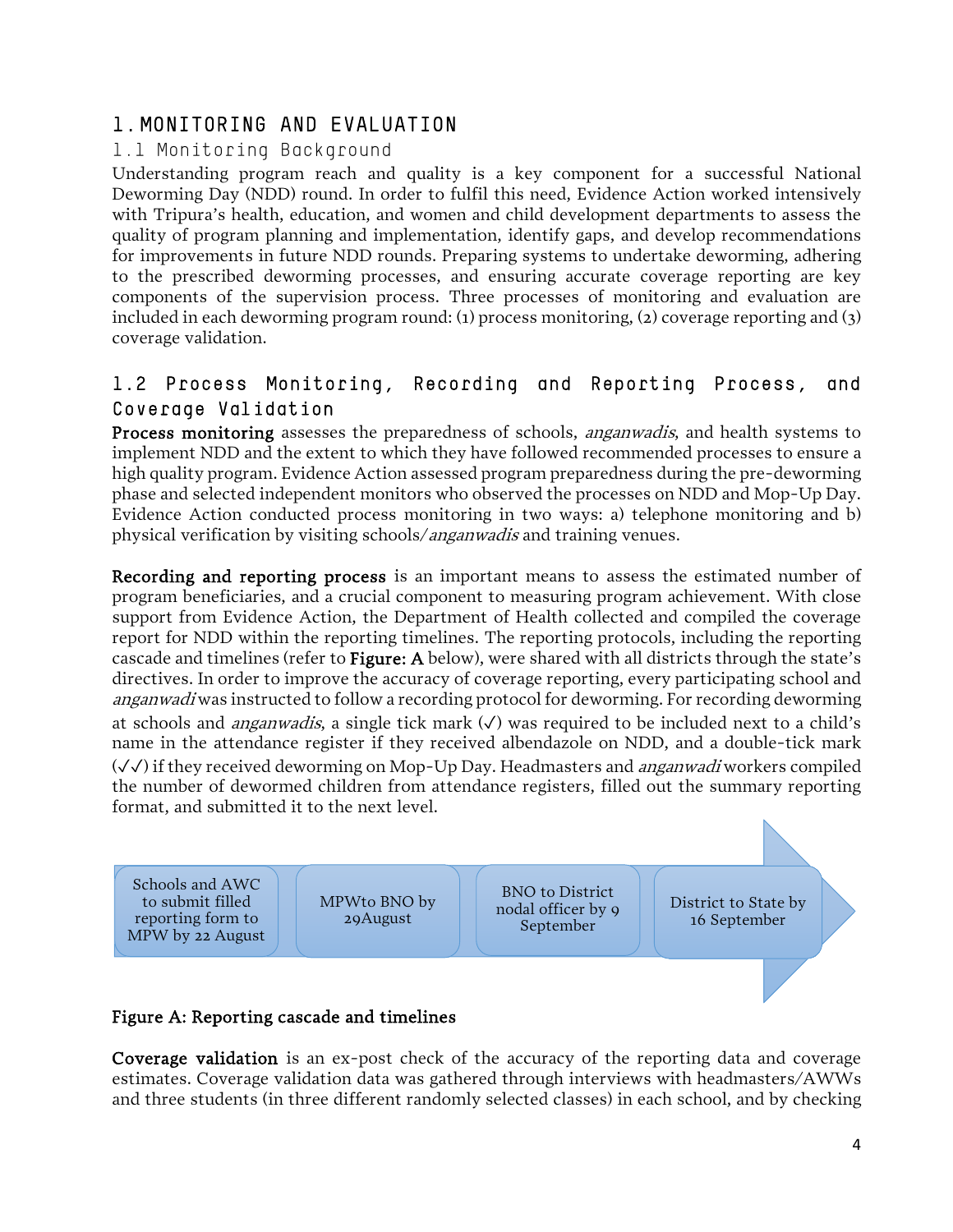all registers and reporting forms. These activities provided a framework to validate coverage reported by schools and *anganwadis* and to calculate the level of inaccuracy in reported data by comparing the recounted numbers.

## 1.3 Sampling and Sample Size

Independent monitoring was conducted in all eight districts of Tripura. To do this, Evidence Action hired "Sigma Research and Consulting Pvt. Ltd" an independent research agency that provided 80 monitors. A two-stage probability sampling procedure was adopted to select schools and anganwadis for independent monitoring (Table A). Selected monitors covered 320 schools and 160 anganwadis during process monitoring on NDD and Mop-Up Day, and 400 schools and 400 anganwadis for coverage validation.

| Indicators                                   |           | Process monitoring | Coverage validation |          |  |
|----------------------------------------------|-----------|--------------------|---------------------|----------|--|
|                                              | Target    | Achieved           | Target              | Achieved |  |
| Total number of districts                    | 8         | 8                  | 8                   | 8        |  |
| Total number of blocks                       | 40        | 40                 | 40                  | 40       |  |
| Total number of schools                      | 320       | 320                | 400                 | 400      |  |
| Total no. of children interviewed in schools | <b>NA</b> | <b>NA</b>          | 1200                | 1,176    |  |
| Total number of <i>anganwadis</i>            | 160       | 160                | 400                 | 400      |  |

Table A: Target and coverage of schools and *anganwadis* during independent monitoring

# 1.4 Independent Monitoring Formats

To ensure comprehensive coverage and triangulation of data, three formats were administered one combined tool for process monitoring at schools and *anganwadis* on NDD and Mop-Up Day, and one for each school and *anganwadi* for coverage validation. Evidence Action designed and finalized formats with approvals from Tripura's Department of Health. The formats were translated into the regional language, checked to ensure the language was concise and easy to understand, and loaded onto tablet PCs.

# 1.5 Authorization from Government

Evidence Action conducted independent monitoring with approval from the state government. Each monitor carried a copy of the letter explaining the process of monitoring and coverage validation, and requesting participation from school and *anganwadi* staff.

# 1.7 Field Implementation

Each monitor was allotted two schools and one *anganwadi* for process monitoring on each day. Subsequently, each monitor was allotted five schools and five *anganwadi*s for coverage validation. Monitors were provided a tablet PC, charger, printed copy of monitoring formats, and albendazole tablets for demonstration during data collection. The details of sample schools were shared with them one day before the commencement of fieldwork to ensure compliance. During coverage validation, if a school was closed or non-traceable, monitors were asked to cover the next school on their list, and return to the first school at another time on a subsequent day. If the school was non-traceable or closed consistently after attempting three visits, a new school was substituted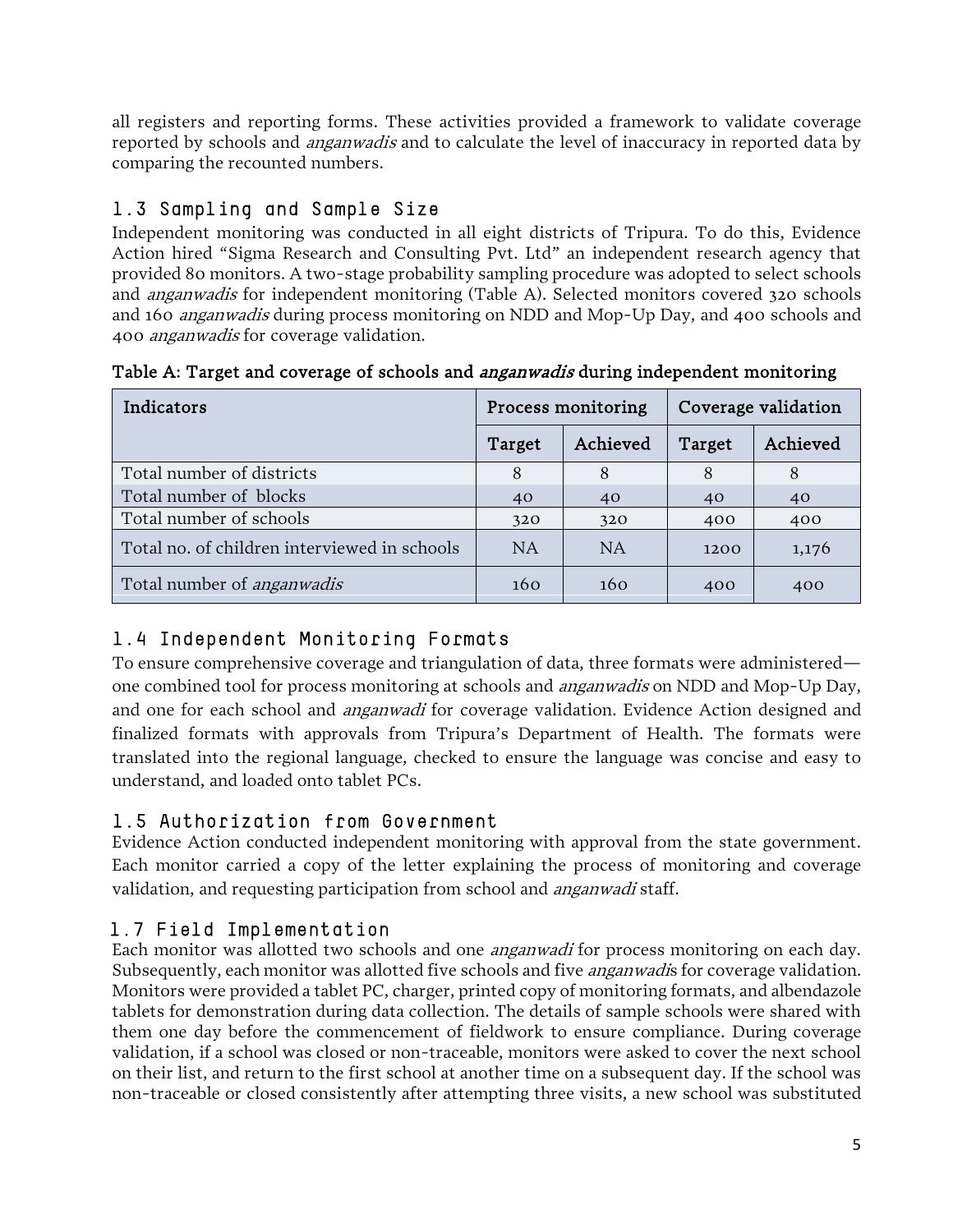for the old one. In the absence of reporting forms, the calculation of the verification factor is restricted to the sample where the copy was found for verification.

### 1.8 Data Processing and Analysis

The survey agency provided data to Evidence Action in an agreed upon format. Evidence Action reviewed all the data sets and shared the feedback to the agency for any inconsistency observed. All the analysis was performed using Stata version 13/14 and Excel 2013.

### 1.9 Quality Control

Appropriate quality control measures were taken to ensure data collected was accurate and comprehensive. Selected schools and *anganwadi*s were contacted over the phone, to confirm that they had participated in monitoring and validation, including the visits made by Evidence Action staff to select schools to spot check the monitoring processes and to verify monitoring visits. In all cases, school and *anganwadi* staff were asked to sign a participation form and provide an official stamp, verifying that the school or *anganwadi* was actually visited. Further, monitors also clicked the photographs of schools and *anganwadis* visited during process monitoring and coverage validation.

# 2. KEY FINDINGS

Key results from independent monitoring are provided below, with details in annexures.

# 2.1 Training

 $\overline{a}$ 

For effective implementation of the program, teachers and *anganwadi* workers are trained prior to NDD. Independent monitoring data showed 94% of schools and 96% of *anganwadi* workers



received training for the current NDD round (Figure 1). All school teachers and *anganwadi* workers are expected to attend the training regardless of training in previous rounds. Around half of the school teachers and anganwadi workers who did not attend training, reported lack of awareness regarding the date and location of training. Around 68% of trained teachers provided training to other teachers in their schools. Approximately 48% of schools and 67% of anganwadis reported that they did not receive an SMS about the deworming schedule (Table: PM 1). All the private schools covered in the sample reported to

attend the training for NDD, however, like other schools, only half of them received any SMSs (Table: PM6).

# 2.2 Integrated Distribution of NDD Materials Including Drugs

As per NDD guidelines, integrated distribution is a key strategy for providing all necessary IEC and training materials along with deworming tablets to schools and *anganwadi* centers at block level training.[3](#page-5-0) It is important to integrate distribution of all NDD materials to ensure timely and

<span id="page-5-0"></span><sup>3</sup> 'National Deworming Day, operational Guidelines 2016, Ministry of Health and Family Welfare, Government of India http://nrhm.gov.in/images/pdf/NDD-2016/Guidelines/Draft\_NDD\_2016\_Operational\_Guidelines.pdf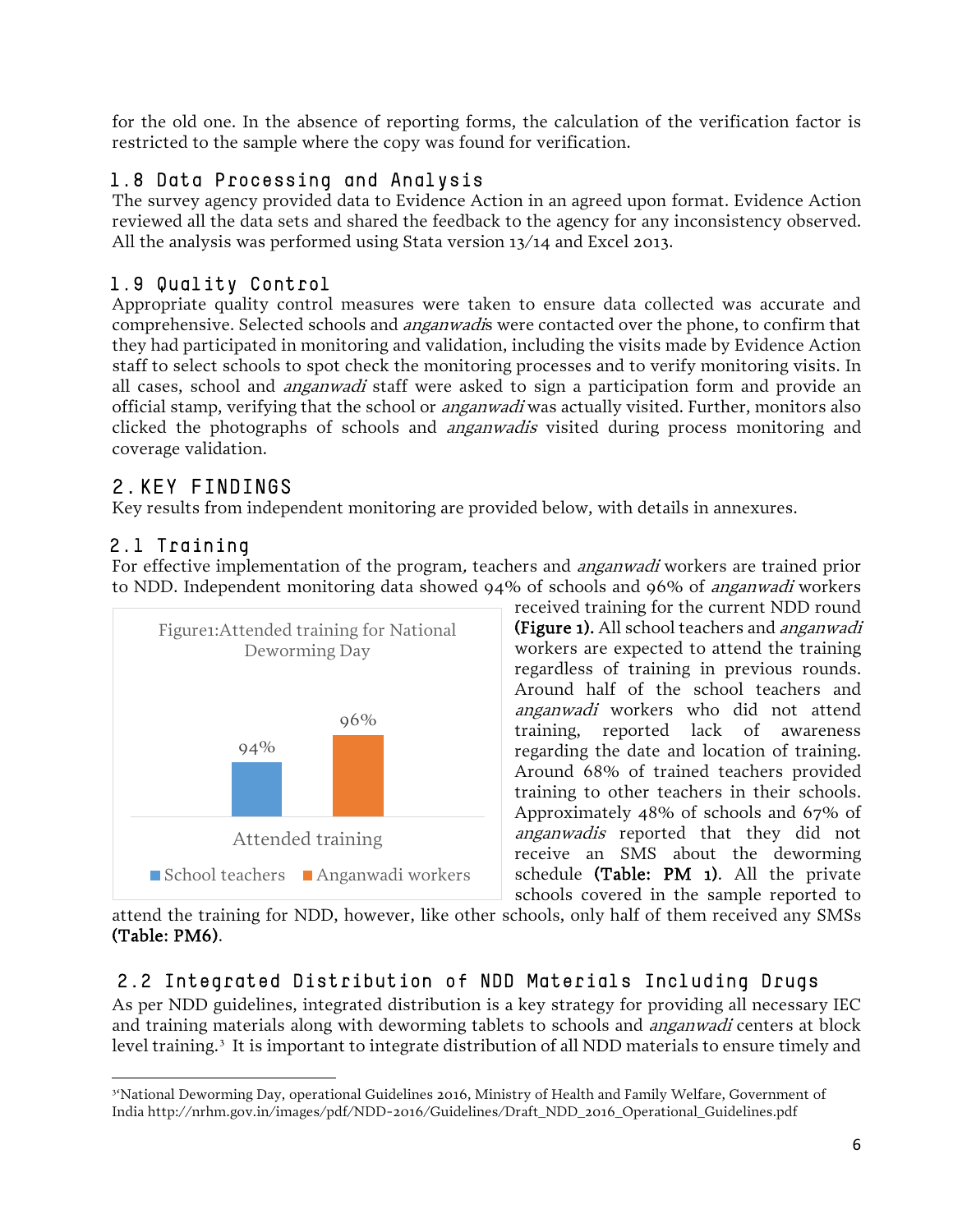cost effective delivery of materials as separate integration would increase time and cost. Despite the well-defined NDD kit and integrated distribution cascade, findings demonstrate that 58% of schools and 57% of *anganwadis* in the state had an integrated distribution of materials, highlighting the significant distribution of materials individually in trainings (Table:PM3). Around 98% of schools and 99% of anganwadis received tablets and 95% of schools and 92% of anganwadis reported having a sufficient quantity of tablets. Around 94% of schools and 97% of anganwadis received posters/banners (Table: PM3). About 92% of schools and 97% of anganwadis received handouts/reporting forms (Figure 2). Moreover, more than two-thirds of school and *anganwadis* received adverse event forms. All the surveyed private schools received drugs and posters/banners. Moreover, 92% of private schools reported receiving handouts/reporting forms (Table: PM6).

#### 2.3 Source of Information about Recent NDD Round

Training was the major source<sup>[4](#page-6-0)</sup> of information for schools (52%) and *anganwadis* (59%) for NDD, followed by SMSs for schools (35%) and for *anganwadis* (26%) (Figure 2). Training (58%) was the primary source of information for private schools followed by SMS (33%).



### 2.4 NDD Implementation

 $\overline{\phantom{a}}$ 



Process monitoring data shows that around 96% of schools and 98% of anganwadis reported conducting deworming on the day of the monitoring visit. However, monitors were able to observe ongoing deworming activity in 51% of schools and 61% of anganwadis respectively (Table: PM4). Further, coverage validation demonstrated that 98% of schools and 100% of anganwadis had dewormed children during NDD or Mop-Up Day (Figure 3).

<span id="page-6-0"></span><sup>&</sup>lt;sup>4</sup>Major source of information is the medium most reported by school teachers/headmaster and *anganwadi* workers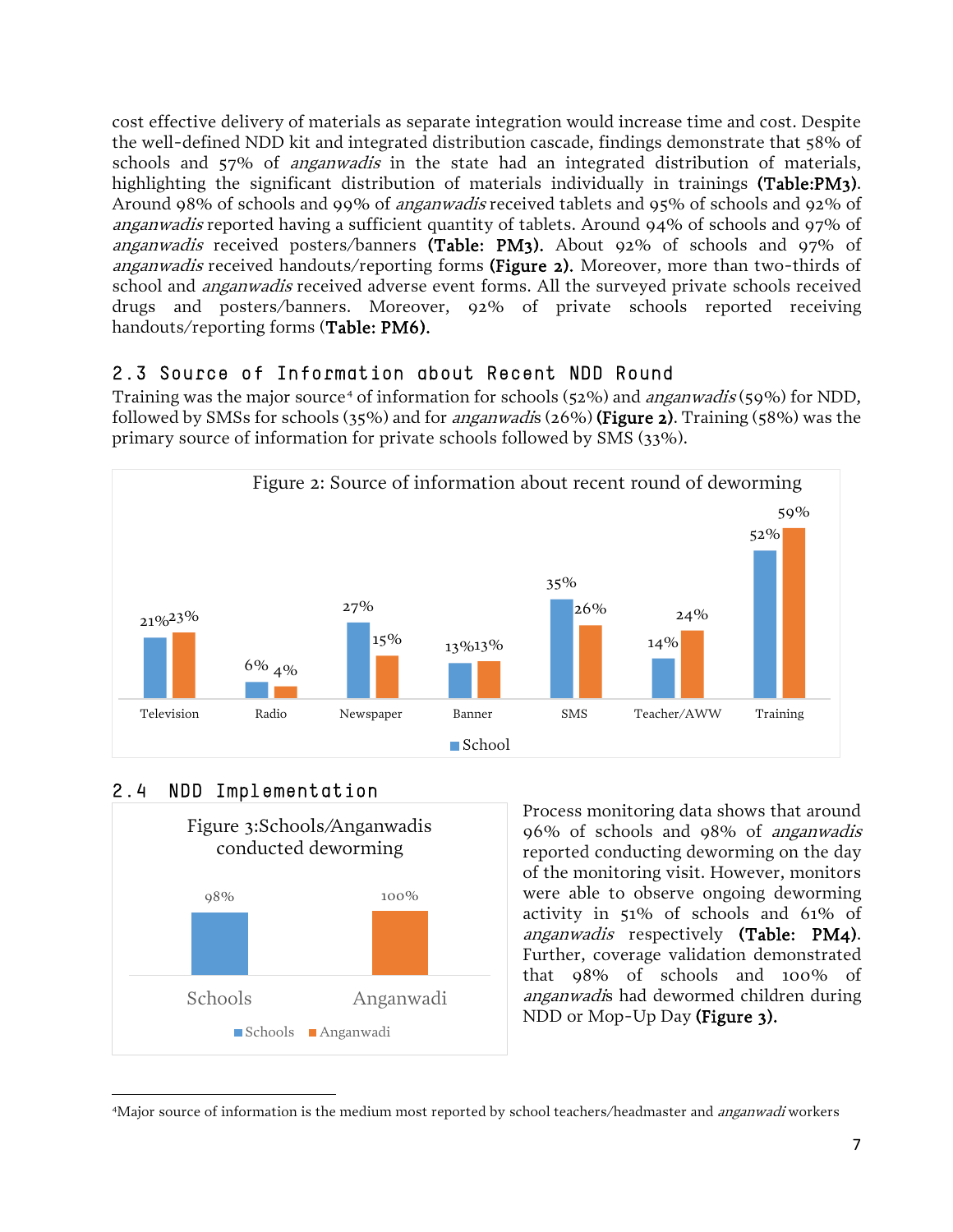#### 2.5 Adverse Events - Knowledge and Management

Interviews with headmasters and teachers revealed substantial awareness regarding potential adverse events due to deworming, and a high level of understanding regarding the appropriate



protocols to follow in the case of such events. However, only three percent of schools and anganwadis were able to report all the symptoms of an adverse event. Mild abdominal pain was listed as a symptom by 78% of principals and 61% of anganwadi workers, followed by nausea which was listed by 74% of principals and 79% of anganwadi workers. Less than 30% of school staff recognized fatigue and diarrhea as a symptom. Further, 59% of school teachers and 58% of anganwadi workers knew to

make a child lie down in an open, shady place in the case of any symptoms. The majority of schools and *anganwadis* knew to give ORS/water to the children experiencing symptoms and to keep them under observation for at least two hours (**Figure 4).** Further, 64% of schools and *anganwadis* reported the need to call a PHC doctor if symptoms persisted (Table: PM5). Most of the sampled private schools were aware of the possible adverse events that could be reported by children after deworming (Table: PM 6). Around two percent of schools reported any cases of adverse events (Table: CV1).

### 2.6 Recording Protocol

Coverage validation data demonstrated that 69% of schools and 67% of anganwadis followed correct recording protocols. For the analysis, information on recording protocol was gathered from each school and *anganwadi* regardless of the availability of reporting forms at the site. Around ten percent of schools and 20% of *anganwadis* followed partial protocols (marking down different symbols or making a list of dewormed children), however, twenty-one percent of schools and 13% of *anganwadis* did not follow any protocol to keep records of dewormed children (Table: CV2). As recommended in the NDD guidelines, teachers and *anganwadi* workers were supposed to retain a copy of reporting forms; however, four percent of headmasters and five percent of anganwadi workers were not aware of this requirement. Further, it was observed during coverage validation that reporting forms were available in 86% of schools and 82% of anganwadis.

ASHA workers (ASHAs) have a critical role to play in the success of the NDD program. As part of the community mobilization and awareness campaign, ASHAs conduct village meetings with parents, mobilize out-of-school children, and disseminate information through local platforms such as *gram panchayats* and VHSNC meetings to ensure greater coverage. After NDD, AWWs prepare a list of children who have missed the dose due to absence or sickness and share the list with ASHAs. ASHAs then work to inform parents to have their children be present to take the missed albendazole dose on Mop-Up Day. As per NDD guidelines, ASHAs were required to prepare a list of the children not attending schools and *anganwadis* and submit it to *anganwadi*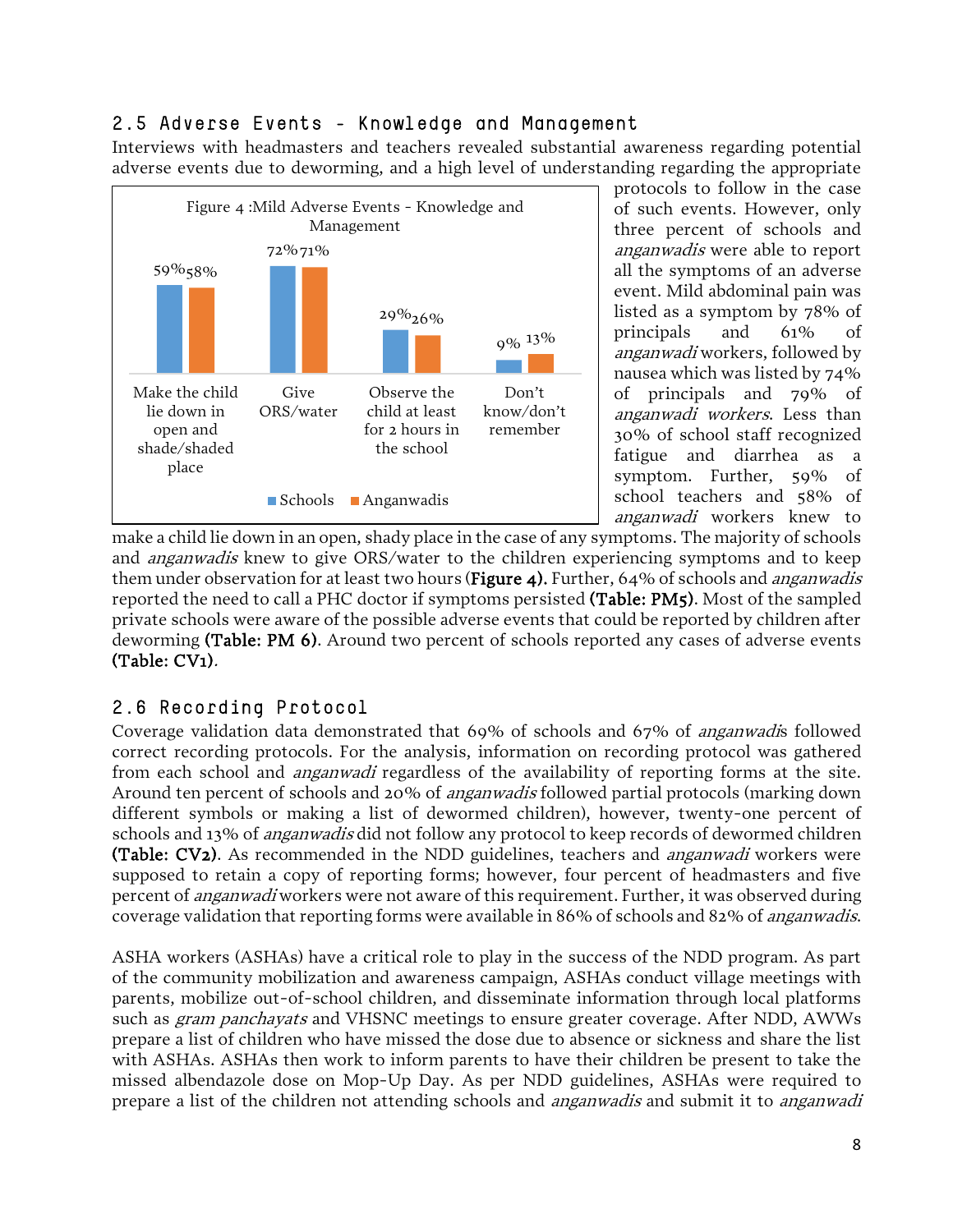workers; however, findings suggest that only seven percent of ASHAs and 26% of *anganwad* is had lists of out-of-school (6-19 years) and unregistered (1-5 years) children respectively (Table: CV 1).

### 2.7 Coverage Validation

Verification factors<sup>[5](#page-8-0)</sup> are common indicators to measure the accuracy of reported treatment values for Neglected Tropical Disease control programs. It compares the aggregated number of ticks in school/anganwadi registers (indicating that children were dewormed) to the coverage reported by schools/anganwadis in reporting forms submitted to the state. Thus, the verification factor was estimated on the basis of availability of a copy of reporting forms at schools and *anganwadis*. The state level verification factor for enrolled children was 0.71, indicating that on an average for every 100 dewormed children reported by the school; seventy-one were verified through available documents.

This corresponds to an overall 39% inflation of reporting in schools, meaning that reported numbers appear to be approximately 39% higher than the numbers recorded in school attendance



registers. Similarly, overall state level verification factors for children dewormed at anganwadis was 0.85, with an inflation of 17%. However, categorywise verification factors for registered (1-5 years), unregistered (1-5 years), and out-of-school (6-19 years) children were 0.84, 1.0 and 0.86 with a corresponding inflation of 19%, zero percent, and 16% respectively (Figure 5).

Further, attempts were also made to understand NDD coverage in schools and anganwadis. As per the state government coverage report, 83% of enrolled school-age children and 86% of anganwadis targeting preschool-age children were dewormed in the current round of NDD. Findings from school coverage validation data suggests that on average, we could verify 71% of the total dewormed numbers reported by schools. Applying this verification factor to government reported school coverage, we found that 59% of children could have been dewormed in the schools. The verification factors are based on only those schools and *anganwadis* where a copy of reporting forms was available for verification. Therefore, adjusted coverage in schools and anganwadis based on verification factors needs to be interpreted with caution.

Since school coverage validation covers information on attendance on NDD and Mop-Up Day, and common attendance on both these days along with interviews of children, an alternate method was also used to estimate the coverage in schools. We estimated NDD treatment

<span id="page-8-0"></span>l 5 A verification factor of 1 means the schools reported the exact same figures that they recorded on deworming day. A verification factor less than 1 indicates over-reporting, while a verification factor greater than 1 indicates underreporting.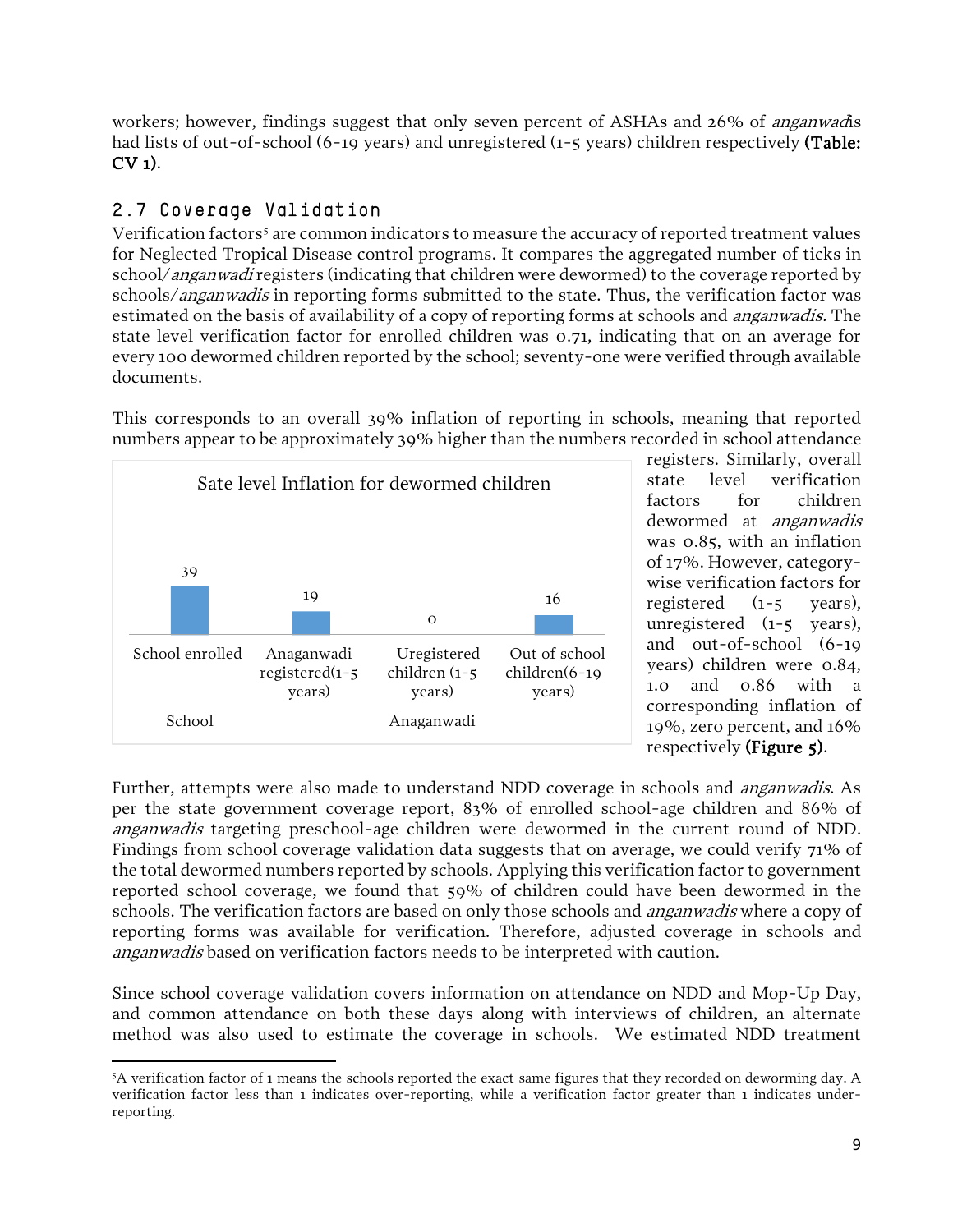coverage in schools considering maximum attendance of children on NDD dates. The coverage estimate based on attendance data provides a more robust estimate as compared to adjusted coverage based on verification factors, as maximum attendance is calculated from all the schools covered during coverage validation. Coverage validation data showed that 98% of schools conducted deworming on NDD or Mop-Up Day, and a maximum of 82% of the total school enrolled children were in attendance. Moreover, 99% of children interviewed reported to have received the albendazole and 99% of them reported to have consumed it under supervision. Based on these factors, a total of 79% of children could have been dewormed in the schools. This indicates that NDD coverage lies somewhere between 59 to 79 percent in schools in Tripura, below the WHO threshold of 75% coverage.

In the case of *anganwadis*, data suggests that on average, we could verify 85% of the total dewormed numbers reported by *anganwadi* workers. Applying this verification factor to government reported coverage (86%) in anganwadis, it is estimated that approximately 74% of children could have been dewormed in *anganwadis.* Further, unlike schools, as child interviews were not conducted during coverage validation in *anganwadis*, we could not imply the alternate method of estimating the coverage at *anganwadis* (Table: CV2).

### 3. RECOMMENDATIONS

The independent monitoring exercise conducted during Tripura's NDD August 2016 round highlights opportunities to strengthen future rounds. As NDD is a fixed-day approach and engages multiple stakeholders, it is critical that all program components are aligned with each other for successful program implementation and to minimize gaps and delays. The following are the key recommendations for program improvements that emerged from the process monitoring and coverage validation exercise.

- 1. Findings exhibit high participation of schools and *anganwadis* in training; however, findings also suggest a greater need for improving training quality and training reinforcement messages particularly on awareness about worm infection, its prevention, dosage, administration, and adverse event management. Furthermore, school teachers who attended training should be encouraged to impart training to other teachers in the school before NDD to ensure program quality in their respective schools.
- 2. Intensive efforts towards generating community awareness and mobilizing children are critical to achieving high coverage. Most of the *anganwadi* centers did not have the list of out-of-school and unregistered children, and efforts are required to engage ASHAs from the first phase of NDD to prepare the list of out-of-school and unregistered children through community meetings and awareness efforts.
- 3. Findings suggest scope for further improvement in integrated distribution of drugs, IEC, and reporting forms through the training cascade. The state needs to continue the practice for further improvement to ensure that bundling and proper distribution is done at all levels down to the blocks.
- 4. Coverage validation data suggest that a greater emphasis on recording protocols during the training is likely to improve the quality of coverage data. Training and reinforcement messages shared through SMS need to increase focus on the importance of correct reporting protocols and maintaining accurate and complete documentation. Practical sessions on recording protocol for teachers and *anganwadi* workers can be organized during training.
- 5. Findings suggest scope to further strengthen training on adverse events and symptom recognition.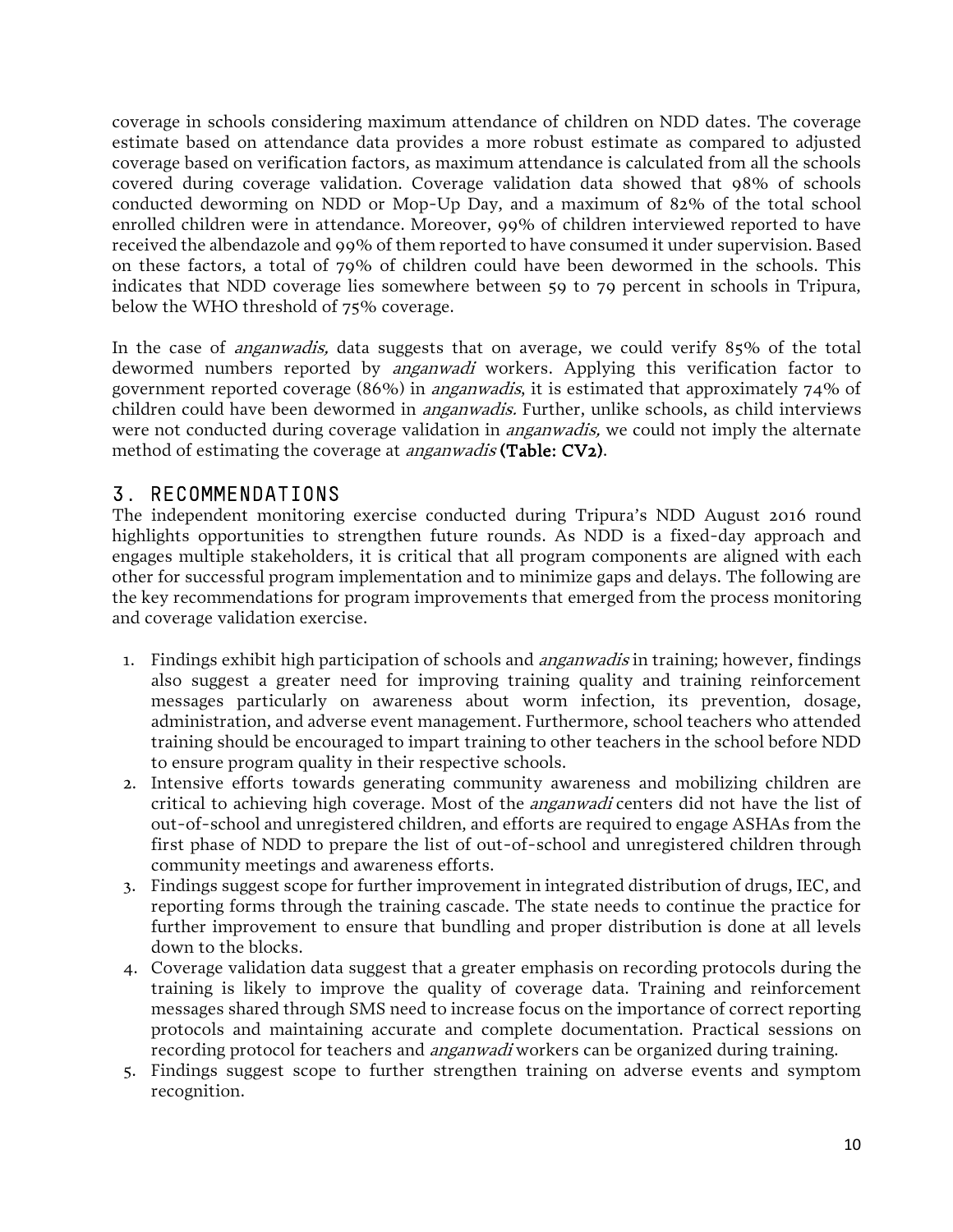6. In order to achieve even higher coverage, greater emphasis should be given on generating community awareness and mobilizing children. As a substantial proportion of *anganwadi* centers did not possess a list of unregistered and out-of-school children, greater involvement of ASHAs in mobilizing out-of-school children and spreading awareness about deworming benefits is required. This could be further strengthened by highlighting the role of ASHAs in the joint directive, encouraging their participation in training, and having direct reminders issued to them with information on the incentives of deworming.

#### 4. WAY FORWARD

Program monitoring of the August 2016 NDD round in Tripura has revealed useful insights for increasing coverage in future rounds. As mandated in the NDD operational guidelines, efforts will be coordinated to support the stakeholder departments more intensively in the program planning phase. Efficient planning, strategies for integrated distribution, and supervision and emphasis on recording and reporting protocol are instrumental in further escalating program coverage. Emphasis should be placed on improving training quality by organizing practical sessions on recording protocol for schools and *anganwadis* to ensure proper data documentation and management. This will help to improve the accuracy of coverage data. ASHAs and AWWs must be further engaged and encouraged to conduct community meetings, mobilize children, and conduct health education activities.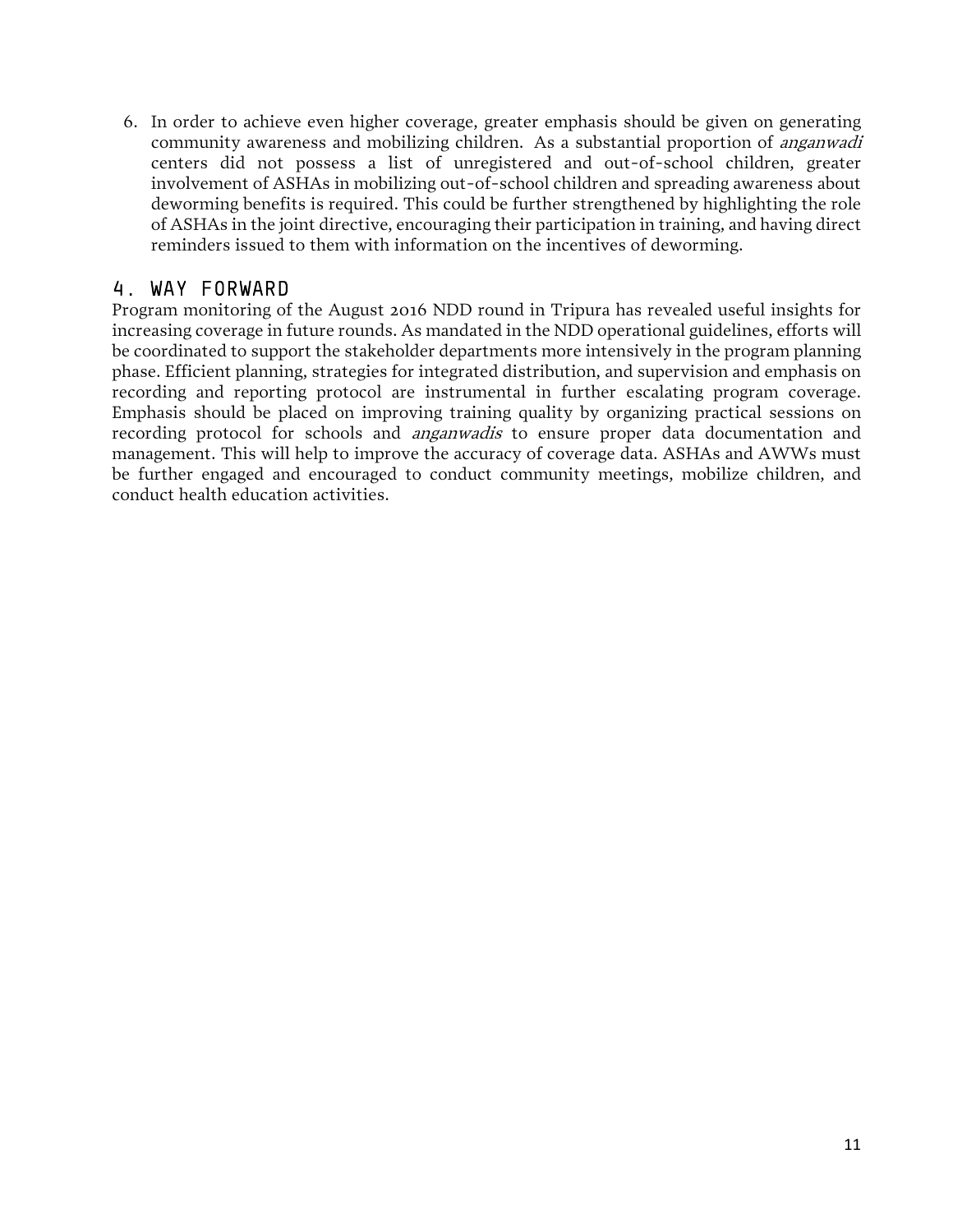#### Annexure

Table PM1: Training, awareness and source of information about National Deworming Day among respondents (teacher/headmaster/anganwadi worker), August 2016

| Indicators                                                                           |           | School                  |      |     | Anganwadi               |      |  |  |
|--------------------------------------------------------------------------------------|-----------|-------------------------|------|-----|-------------------------|------|--|--|
|                                                                                      | ĕ         | N <sup>7</sup>          | %    | D   | N                       | %    |  |  |
| Attended training for current round of<br><b>NDD</b>                                 | 320       | 302                     | 94.4 | 160 | 154                     | 96.3 |  |  |
| Reasons for not attending official training                                          |           |                         |      |     |                         |      |  |  |
| Location was too far away                                                            | 18        | $\mathbf{1}$            | 5.6  | 6   | $\Omega$                | 0.0  |  |  |
| Did not know the date/timings/venue                                                  | $18\,$    | $\mathsf{Q}$            | 50.0 | 6   | $\overline{\mathbf{3}}$ | 50.0 |  |  |
| Busy in other official/personal work                                                 | $18\,$    | $\overline{4}$          | 22.2 | 6   | $\overline{2}$          | 33.3 |  |  |
| Attended deworming training in the past                                              | $18\,$    | $\overline{\mathbf{3}}$ | 16.7 | 6   | $\mathbf{O}$            | 0.0  |  |  |
| Not necessary                                                                        | $18\,$    | $\mathbf{1}$            | 5.6  | 6   | $\mathbf O$             | 0.0  |  |  |
| No incentives/no financial support                                                   | $18\,$    | $\mathbf{1}$            | 5.6  | 6   | $\mathbf{1}$            | 16.7 |  |  |
| Trained teacher provided training to                                                 |           |                         |      |     |                         |      |  |  |
| All other teachers                                                                   | 302       | 206                     | 68.2 | NA  | <b>NA</b>               | NA   |  |  |
| Few teachers                                                                         | 302       | 48                      | 15.9 | NA  | NA                      | NA   |  |  |
| No (himself/herself only teacher)                                                    | 302       | 25                      | 8.3  | NA  | NA                      | NA   |  |  |
| No, did not train other teachers                                                     | 302       | 23                      | 7.6  | NA  | NA                      | NA   |  |  |
| Awareness about the ways a child can get<br>worm infection                           | 320       | 308                     | 96.3 | 160 | 146                     | 91.3 |  |  |
| Different ways a child can get worm infection                                        |           |                         |      |     |                         |      |  |  |
| Not using sanitary latrine                                                           | 308       | 196                     | 63.6 | 146 | 89                      | 61.0 |  |  |
| Having unclean surroundings                                                          | 308       | 153                     | 49.7 | 146 | 79                      | 54.1 |  |  |
| Consume vegetables and fruits without<br>washing                                     | 308       | 148                     | 48.1 | 146 | 68                      | 46.6 |  |  |
| Having uncovered food and drinking dirty<br>water                                    | 308       | 111                     | 36.0 | 146 | 52                      | 35.6 |  |  |
| Having long and dirty nails                                                          | 308       | 138                     | 44.8 | 146 | 71                      | 48.6 |  |  |
| Moving in bare feet                                                                  | 308       | 45                      | 61.0 | 146 | 45                      | 56.2 |  |  |
| Having food without washing hands                                                    | 308       | 165                     | 62.3 | 146 | 95                      | 64.4 |  |  |
| Not washing hands after using toilets                                                | 308       | 37                      | 50.7 | 146 | 15                      | 48.6 |  |  |
| Awareness about all the possible ways a<br>child can get worm infection <sup>8</sup> | 320       | 26                      | 8.4  | 160 | 8                       | 5.0  |  |  |
| Perceive that health education should be<br>provided to children                     | 320       | 289                     | 90.3 | 160 | 138                     | 86.3 |  |  |
| Knowledge about correct dose of albendazole tablet                                   |           |                         |      |     |                         |      |  |  |
| 1-2 years of children                                                                | <b>NA</b> | NA                      | NA   | 160 | 156                     | 97.5 |  |  |
| 6-19 years of children                                                               | 320       | 316                     | 98.8 | 160 | 156                     | 97.5 |  |  |
| Awareness about non-administration of albendazole tablet to sick child               |           |                         |      |     |                         |      |  |  |

<span id="page-11-0"></span><sup>6</sup> Denominator for the indicator

<span id="page-11-1"></span><sup>7</sup> Numerator for the indicator

<span id="page-11-2"></span><sup>8</sup> Includes those who were aware that a child can get worm infection if she/he does not use sanitary latrine, have unclean surroundings, consume vegetable and fruits without washing, have uncovered food and drinking dirty water, have long and dirty nails, moves in bare fee, have food without washing hands and not washing hands after using toilets.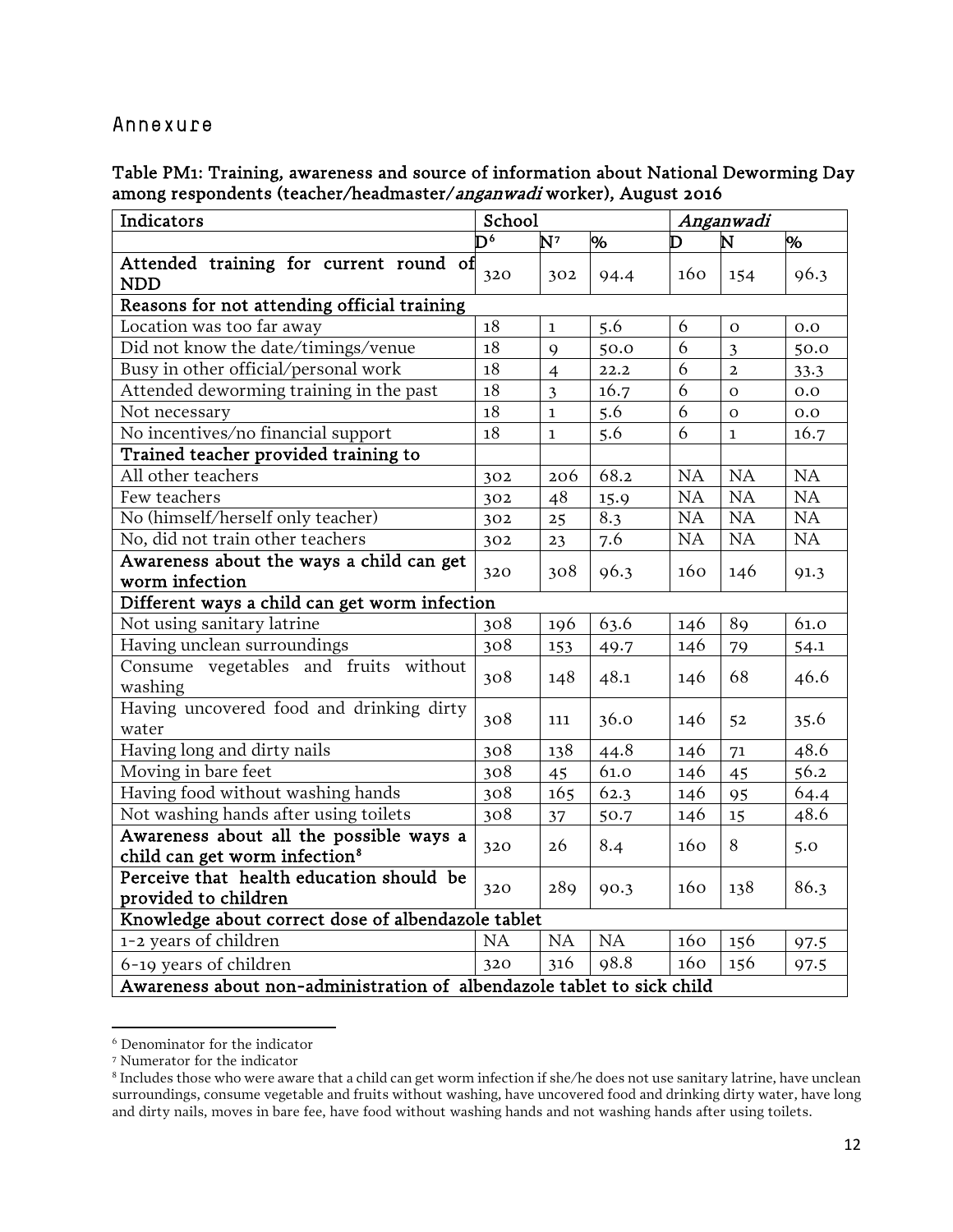| Will give albendazole tablet to the child                                         | 320 | 5   | 9.0  | 160 | $\overline{4}$ | 5.6  |
|-----------------------------------------------------------------------------------|-----|-----|------|-----|----------------|------|
| Will not give the albendazole tablet to the                                       | 320 |     | 98.5 | 160 | 156            |      |
| child                                                                             |     | 315 |      |     |                | 97.5 |
| Awareness about consuming albendazole tablet                                      |     |     |      |     |                |      |
| Chew before swallowing                                                            | 320 | 289 | 90.3 | 160 | 142            | 88.8 |
| Swallow it directly                                                               | 320 | 31  | 9.7  | 160 | 18             | 11.3 |
| Awareness about consuming albendazole<br>in school/anganwadi                      | 320 | 309 | 96.6 | 160 | 155            | 96.9 |
| about<br>the<br>for<br>last<br>date<br>Awareness<br>submitting the reporting form | 320 | 177 | 55.3 | 160 | 80             | 50.0 |
| Aware that completed reporting form<br>should be submitted to ANM/MPW             | 320 | 232 | 72.5 | 160 | 101            | 63.2 |
| a copy of the<br>Awareness to retain<br>reporting form post submission            | 320 | 306 | 95.6 | 160 | 152            | 95.0 |
| Source of information about current NDD                                           |     |     |      |     |                |      |
| round                                                                             |     |     |      |     |                |      |
| Television                                                                        | 320 | 68  | 21.3 | 160 | 37             | 23.1 |
| Radio                                                                             | 320 | 19  | 5.9  | 160 | 7              | 4.4  |
| Newspaper                                                                         | 320 | 85  | 26.6 | 160 | 24             | 15.0 |
| Banner                                                                            | 320 | 40  | 12.5 | 160 | 21             | 13.1 |
| <b>SMS</b>                                                                        | 320 | 111 | 34.7 | 160 | 41             | 25.6 |
| Other school/teacher/anganwadi worker                                             | 320 | 45  | 14.1 | 160 | 38             | 23.8 |
| Training                                                                          | 320 | 165 | 51.6 | 160 | 95             | 59.4 |
| Receive SMS for current NDD round                                                 | 320 | 167 | 52.2 | 160 | 69             | 43.1 |

#### Table PM2: Deworming activity, availability of albendazole tablet and list of unregister outof-school children, August, 2016

| Indicators                                                      | School |              |      |     | Anganwadi    |      |
|-----------------------------------------------------------------|--------|--------------|------|-----|--------------|------|
|                                                                 | D      | N            | %    | D   | N            | %    |
| Albendazole tablet administered on the day of                   |        |              |      |     |              |      |
| visit                                                           |        |              |      |     |              |      |
| Yes, ongoing                                                    | 320    | 115          | 35.9 | 160 | 76           | 47.5 |
| Yes, already done                                               | 320    | 103          | 32.2 | 160 | 37           | 23.1 |
| Yes, after sometime                                             | 320    | 82           | 25.6 | 160 | 39           | 24.4 |
| No, will not administer today                                   | 320    | 20           | 6.3  | 160 | 8            | 5.0  |
| Schools/ <i>anganwadis</i> conducted deworming<br><sub>on</sub> | 320    | 305          | 95.5 | 160 | 156          |      |
| either of the day                                               |        |              |      |     |              | 97.5 |
| Schools/ <i>anganwadis</i> conducted deworming<br>on            | 160    | 152          | 95.0 | 80  | 79           | 98.8 |
| NDD <sup>9</sup>                                                |        |              |      |     |              |      |
| Schools/ <i>anganwadis</i> conducted deworming<br><sub>on</sub> | 160    | 152          | 92.5 | 80  |              |      |
| Mop- $Up$ Day <sup>10</sup>                                     |        |              |      |     | 73           | 91.3 |
| Reasons for not conducting deworming                            |        |              |      |     |              |      |
| No information                                                  | 20     | 3            | 15.0 | 8   | $\mathbf{1}$ | 12.5 |
| Albendazole tablet not received                                 | 20     | $\mathbf{1}$ | 5.0  | 8   | 1            | 12.5 |

<span id="page-12-0"></span><sup>9</sup>Based on the samples visited on National Deworming Day.

 $\overline{a}$ 

<span id="page-12-1"></span><sup>5</sup> Based on the samples visited on mop-up day.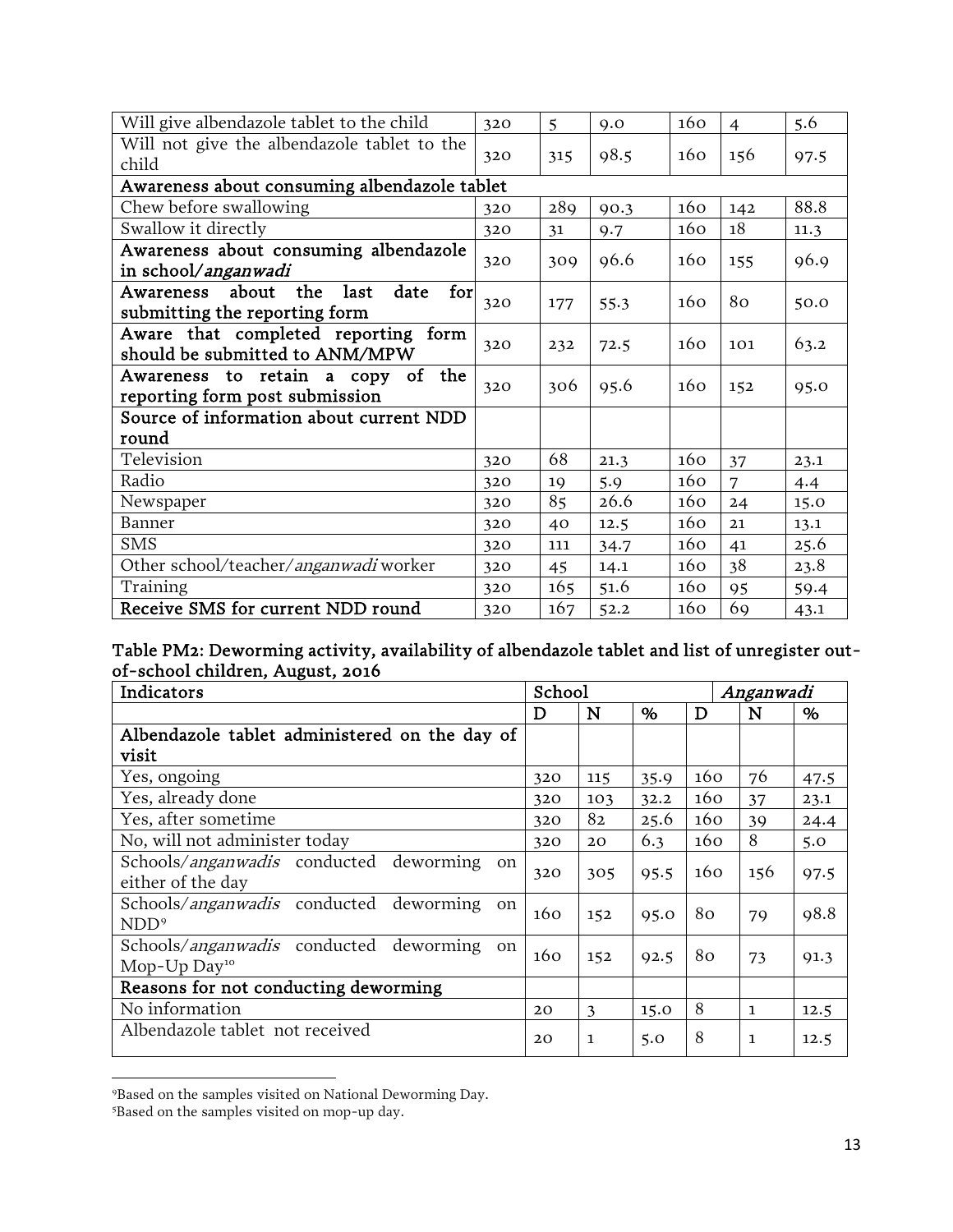| Apprehension of adverse events                                    | 20  | $\Omega$  | 0.0       | 8   | $\Omega$       | 0.0  |
|-------------------------------------------------------------------|-----|-----------|-----------|-----|----------------|------|
| Already dewormed all children on deworming day <sup>11</sup>      | 20  | -7        | 35.0      | 8   | $\overline{4}$ | 50.0 |
| Others <sup>12</sup>                                              | 20  | 9         | 45.0      | 8   | $\mathbf{2}$   | 25.0 |
| Anganwadis having list of unregistered/out-of-<br>school children | NA  | <b>NA</b> | <b>NA</b> | 160 | 58             | 36.2 |
| Out-of-school children given albendazole tablet                   | NA  | NA        | NA        | 160 | 118            | 75.7 |
| Unregistered children given albendazole tablet                    | NA  | NA        | NA        | 160 | 104            | 64.5 |
| Sufficient quantity of albendazole tablet <sup>13</sup>           | 315 | 298       | 94.6      | 159 | 146            | 91.8 |

#### Table PM3: Integrated distribution of albendazole tablets and IEC materials, August, 2016

| Items                      | Schools                         |       |             |            | Anganwadi     |      |                |          |
|----------------------------|---------------------------------|-------|-------------|------------|---------------|------|----------------|----------|
|                            | Received                        | $D^*$ | Received in | Verified   | Received      | $D*$ | in<br>Received | Verifi   |
|                            | $(N=320)$                       |       | training    |            | $(N=160)$     |      | training       | ed       |
| Albendazole tablet         | 98.4(315)                       | 315   | 89.5(282)   | 99.1(312)  | 99.4(159)     | 159  | 93.1(148)      | 98.7     |
|                            |                                 |       |             |            |               |      |                | (157)    |
| Poster/banner              | 94.1(301)                       | 301   | 92.0(277)   | 96.7(291)  | 96.9(155)     | 155  | 92.9(144)      | 98.1     |
|                            |                                 |       |             |            |               |      |                | (152)    |
| Handouts/                  | 92.2(295)                       | 295   | 91.9(271)   | 97.6 (288) | 96.9(155)     | 155  | 95.5(148)      | 97.4     |
| reporting form             |                                 |       |             |            |               |      |                | (151)    |
| Adverse<br>event           | 65.6(210)                       | 210   | 94.8(199)   | 97.6(205)  | 61.9(99)      | 99   | 96.0(95)       | 98.0     |
| reporting form             |                                 |       |             |            |               |      |                | (97)     |
| Others $14$                | 7.5(24)                         | 24    | 66.7(16)    | 87.5(21)   | 10.0(16)      | 16   | 62.5(10)       | 68.8(11) |
| Received                   | all $\left  62.5 \right  (200)$ | 200   | 93.5        | (187)95.5  | (191)60.6(97) | 97   | 93.8(91)       | 96.9     |
| material                   |                                 |       |             |            |               |      |                | (94)     |
| Integrated                 | 58.4(187)                       |       |             |            | 56.9(91)      |      |                |          |
| distribution <sup>15</sup> |                                 |       |             |            |               |      |                |          |

Note: The denominator for item "Received" is 320 for schools and 160 for anganwadis. Numerators for "Received in training" and "Verified" are given in parentheses \*Indicates common denominator for "Received in training" and "Verified"

#### Table PM4: Implementation of deworming activity and observation of monitor's, August 2016

| Indicators                          | Schools |          |       | Anganwadi |                 |      |
|-------------------------------------|---------|----------|-------|-----------|-----------------|------|
|                                     |         | N        | %     |           | N               | %    |
| Deworming activity was taking place | 320     | 162      | 50.6  | 160       | $\overline{98}$ | 61.3 |
| Albendazole tablet distributed by   |         |          |       |           |                 |      |
| Teacher/headmaster                  | 115     | 115      | 100.0 | 76        | $\Omega$        | 0.0  |
| Anganwadi worker                    | 115     | $\Omega$ | 0.0   | 76        | 74              | 97.4 |
| ASHA                                | 115     | $\Omega$ | 0.0   | 76        | $\overline{2}$  | 2.6  |

<span id="page-13-0"></span><sup>&</sup>lt;sup>11</sup>Based on the samples that did not conduct deworming on mop-up day.

<sup>12</sup>Includes, parents' objection, children/student absent, postponed due to election.

<span id="page-13-3"></span><span id="page-13-2"></span><span id="page-13-1"></span><sup>13</sup> This indicator is based on the sample that received albendazole tablet.

<sup>&</sup>lt;sup>14</sup> Pen, notepad, document file, folder, chart, pencil and annexure

<span id="page-13-4"></span><sup>&</sup>lt;sup>15</sup> Integrated distribution of NDD kits includes albendazole tablet, banner/poster and handout-reporting forms and provided to schools and AWC during the trainings at block or PHC level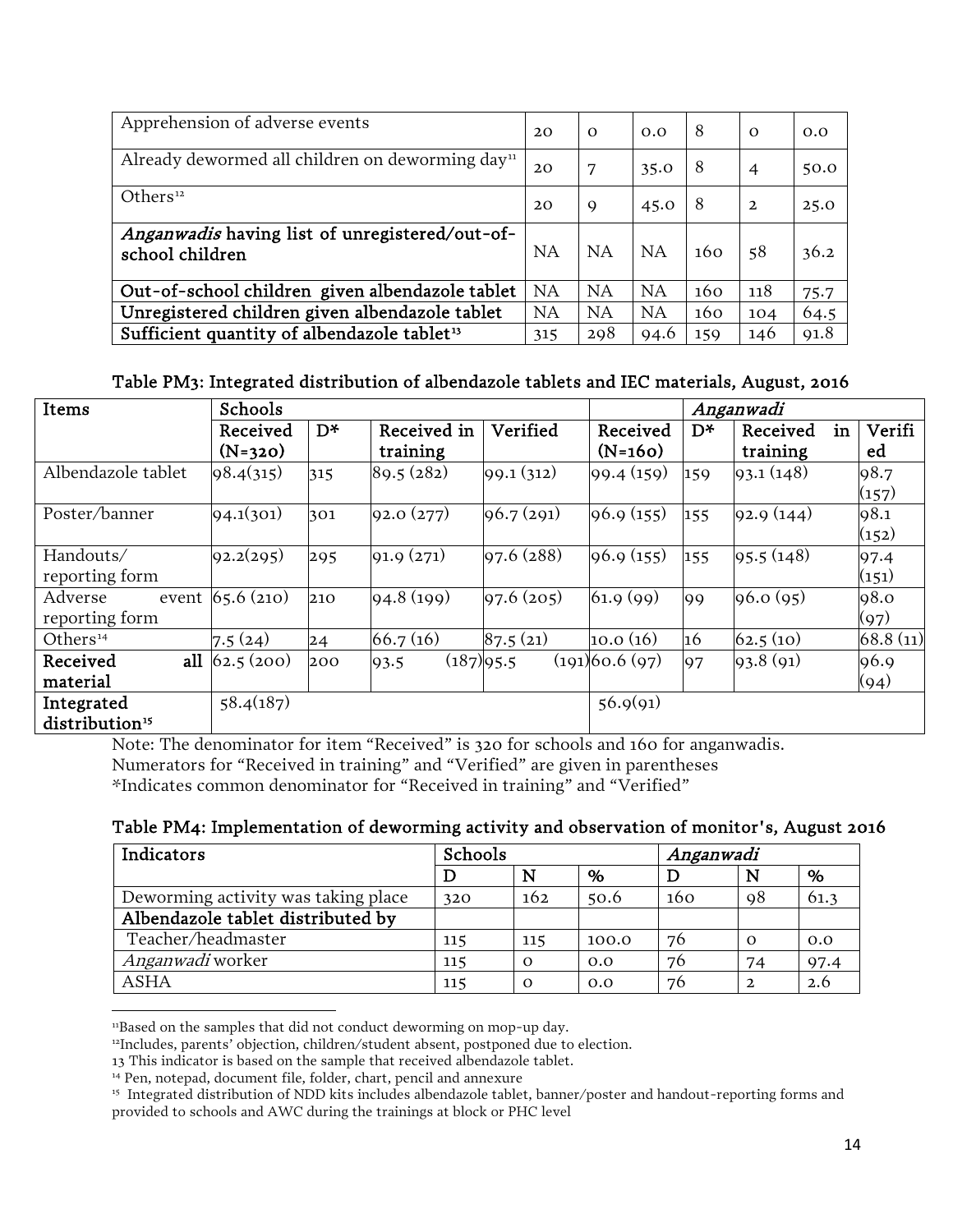| Followed any recording protocol                           | 218 | 198 | 90.8 | 113 | 101 | 89.4 |
|-----------------------------------------------------------|-----|-----|------|-----|-----|------|
| Protocol followed                                         |     |     |      |     |     |      |
| Putting single/double tick                                | 198 | 167 | 84.3 | 101 | 76  | 75.3 |
| Put different symbols                                     | 198 | 13  | 6.6  | 101 | 8   | 7.9  |
| Prepare the separate list for dewormed                    | 198 | 18  | 9.1  | 101 | 17  | 16.8 |
| Visibility of poster/banner<br>during  <br>NDD/Mop-Up Day | 301 | 279 | 92.7 | 155 | 145 | 93.6 |

#### Table PM5: Adverse event knowledge and management among respondents, August 2016

| Indicators                                                | Schools |     |      |     |                | Anganwadi |
|-----------------------------------------------------------|---------|-----|------|-----|----------------|-----------|
|                                                           | D       | N   | %    | D   | ${\bf N}$      | %         |
| Opinion of occurrence of an adverse event after           | 320     | 126 | 39.4 | 160 | 66             | 41.3      |
| taking albendazole tablet                                 |         |     |      |     |                |           |
| Opinion of occurrence of possible adverse events          |         |     |      |     |                |           |
| Mild abdominal pain                                       | 126     | 98  | 77.8 | 66  | 40             | 60.6      |
| Nausea                                                    | 126     | 93  | 73.8 | 66  | 52             | 78.8      |
| Vomiting                                                  | 126     | 68  | 54.0 | 66  | 38             | 57.6      |
| Diarrhea                                                  | 126     | 37  | 29.4 | 66  | 20             | 30.3      |
| Fatigue                                                   | 126     | 32  | 25.4 | 66  | 20             | 30.3      |
| All possible adverse event <sup>16</sup>                  | 320     | 11  | 3.4  | 160 | $\overline{4}$ | 2.5       |
| Awareness about mild adverse event management             |         |     |      |     |                |           |
| Make the child lie down in open and shade/shaded          | 320     | 190 |      | 160 | Q <sub>2</sub> |           |
| place                                                     |         |     | 59.4 |     |                | 57.5      |
| Give ORS/water                                            | 320     | 231 | 72.2 | 160 | 114            | 71.3      |
| Observe the child at least for 2 hours in the school      | 320     | 94  | 29.4 | 160 | 41             | 25.6      |
| Don't know/don't remember                                 | 320     | 29  | Q.1  | 160 | 21             | 13.1      |
| Awareness about sever adverse event management            |         |     |      |     |                |           |
| Call PHC or emergency number                              | 320     | 205 | 64.1 | 160 | 102            | 63.8      |
| Take the child to the hospital /call doctor to school     | 320     | 187 | 58.4 | 160 | 89             | 55.6      |
| Don't know/don't remember                                 | 320     | 7   | 2.2  | 160 | 6              | 3.8       |
| Occurrence of cases of any adverse event                  | 218     | 31  | 14.2 | 113 | 13             | 11.5      |
| Available contact numbers of the nearest ANM<br>or MO-PHC | 320     | 239 | 74.7 | 160 | 122            | 76.3      |

#### Table PM6: Selected Indicators of Process Monitoring in Private Schools, August 2016

| Indicators <sup>17</sup>                   |    | N                 | %     |
|--------------------------------------------|----|-------------------|-------|
| Attended training for current round of NDD | 12 | $12 \overline{ }$ | 100.0 |
| Received albendazole tablet                | 12 | $12 \overline{ }$ | 100.0 |
| Sufficient quantity of albendazole tablet  | 12 | 12                | 100.0 |
| Received poster/banner                     | 12 | $12 \overline{ }$ | 100.0 |
| Received handouts/reporting form           | 12 | 11                | 91.7  |
| Received SMS for current NDD round         |    |                   | 50.0  |

<span id="page-14-0"></span><sup>&</sup>lt;sup>16</sup>Includes those who have knowledge that a mild abdominal pain and nausea and vomiting and diarrhea and fatigue can be reported by a child after taking albendazole tablet

l

<span id="page-14-1"></span><sup>&</sup>lt;sup>17</sup>These indicators are based on small samples, therefore, precautions should be taken while interpreting the results as these are not representative of all private schools in the state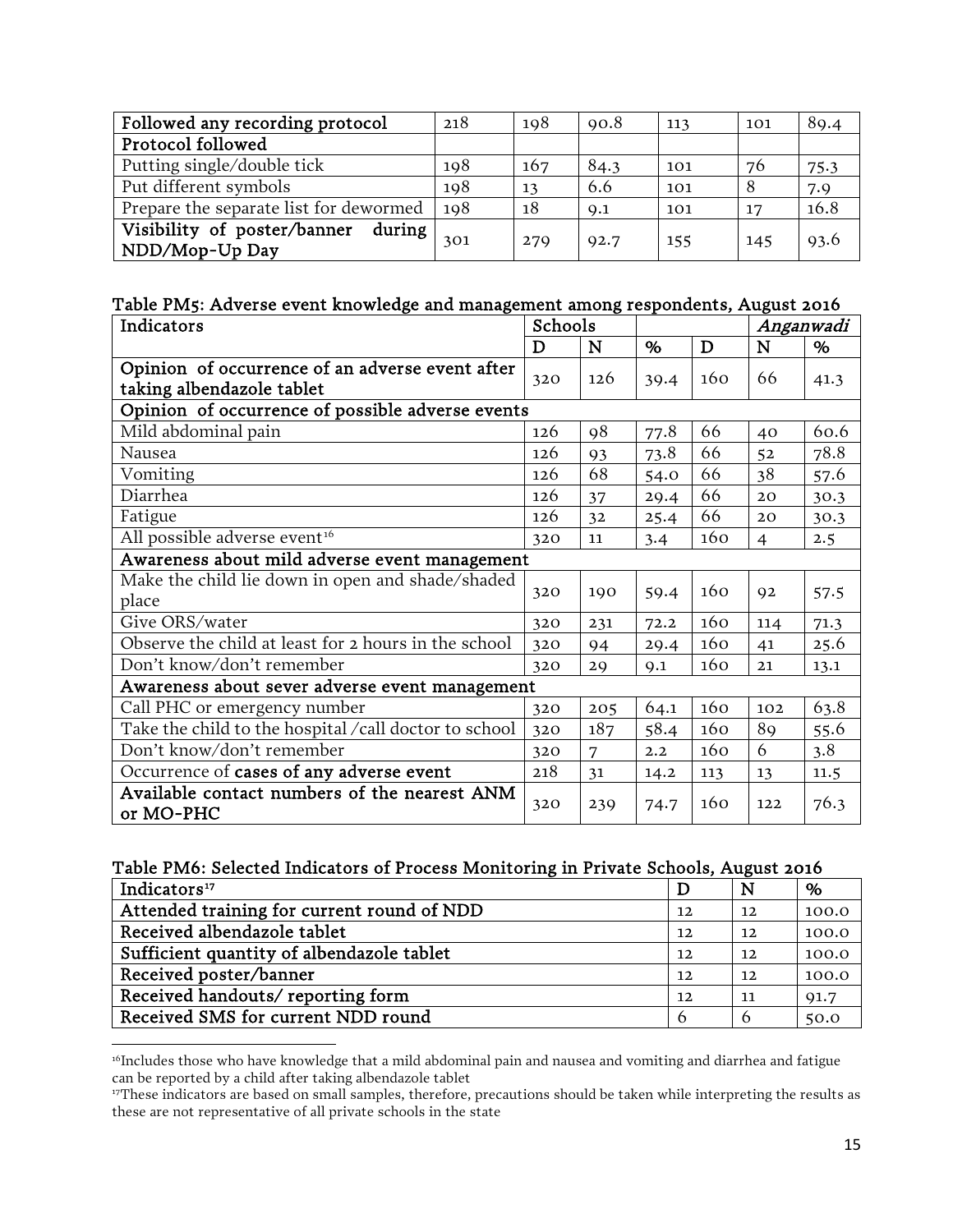| Albendazole administered to children                                 | 11           | 10             | 91.7     |
|----------------------------------------------------------------------|--------------|----------------|----------|
| Reasons for not conducting deworming                                 |              |                |          |
| No information                                                       | $\Omega$     | $\Omega$       | $\Omega$ |
| Albendazole tablet not received                                      | $\Omega$     | $\Omega$       | $\Omega$ |
| Already dewormed all children on deworming day(based on Mop-Up       | $\mathbf{1}$ | 1.             | 100      |
| Day sample)                                                          |              |                |          |
| Albendazole<br>administered<br>tablet<br>children<br>by<br>to        | 12           | 12             | 100.0    |
| teacher/headmaster <sup>18</sup>                                     |              |                |          |
| Perceive that health education should be provided to children        | 12.          | 11             | 91.7     |
| Knowledge about correct dose of albendazole tablet                   | 12           | 12             | 100.0    |
| Awareness about non-administration of albendazole tablet to sick     | 12           | 10             | 83.3     |
| child                                                                |              |                |          |
| Opinion of occurrence of an adverse event after taking albendazol 12 |              | $\mathbf Q$    | 75.0     |
| tablet                                                               |              |                |          |
| Opinion of occurrence of possible adverse events                     |              |                |          |
| Mild abdominal pain                                                  | $\mathbf Q$  | 5              | 55.6     |
| Nausea                                                               | $\mathbf Q$  | 6              | 66.7     |
| Vomiting                                                             | $\mathbf Q$  | 6              | 66.7     |
| Diarrhea                                                             | 9            | $\overline{2}$ | 22.2     |
| Fatigue                                                              | $\mathbf Q$  | $\overline{4}$ | 44.4     |
| Occurrence of cases of any adverse event                             | 9            | 10             | 11.1     |
| Awareness about mild adverse event management                        |              |                |          |
| Let the child rest in an open and shaded place                       | 12           | 9              | 75.0     |
| Provide clean water to drink/ORS                                     | 12           | $\mathbf Q$    | 75.0     |
| Contact the ANM/nearby PHC                                           | 12           | $\mathbf Q$    | 25.0     |
| Available contact numbers of the nearest ANM or MO-PHC               | 12           | 10             | 83.3     |
| Followed correct reporting protocol                                  | 6            | 5              | 85.7     |

#### Table CV1: Findings from School and *Anganwadi* Coverage Validation Data

| Indicators <sup>19</sup>                        | School |              |      | Anganwadi |          |      |
|-------------------------------------------------|--------|--------------|------|-----------|----------|------|
|                                                 | D      | N            | $\%$ | D         | N        | %    |
| Conducted deworming <sup>20</sup>               | 400    | 392          | 98.0 | 400       | 398      | 99.5 |
| Day of albendazole administration <sup>21</sup> |        |              |      |           |          |      |
| National Deworming Day                          | 392    | 391          | 99.7 | 397       | 395      | 99.4 |
| Mop-Up Day                                      | 392    | 346          | 88.3 | 397       | 311      | 78.3 |
| Between NDD and Mop-Up Day                      | 392    | 15           | 3.8  | 397       | 5        | 1.3  |
| Reasons for not conducting deworming            |        |              |      |           |          |      |
| No information                                  | 8      | 3            | 37.5 | 3         | $\Omega$ | O.O  |
| Drugs not received                              | 8      | $\mathbf{2}$ | 25.0 | 3         | $\Omega$ | O.O  |
| Apprehension of adverse events                  | 8      | $\Omega$     | 0.0  | 3         | $\Omega$ | 0.0  |

<span id="page-15-0"></span><sup>&</sup>lt;sup>18</sup> This indicator is based on samples where deworming was ongoing.

<span id="page-15-1"></span><sup>19</sup>Weighted percentages and numbers are presented against each indicator in all the coverage validation tables. In some indicators denominators may vary because of this.

<span id="page-15-2"></span><sup>&</sup>lt;sup>20</sup> Schools and *anganwadis* that conducted deworming on during NDD or Mop-up Day

<span id="page-15-3"></span><sup>&</sup>lt;sup>21</sup> Total percentage may add to more than 100 as multiple responses are allowed.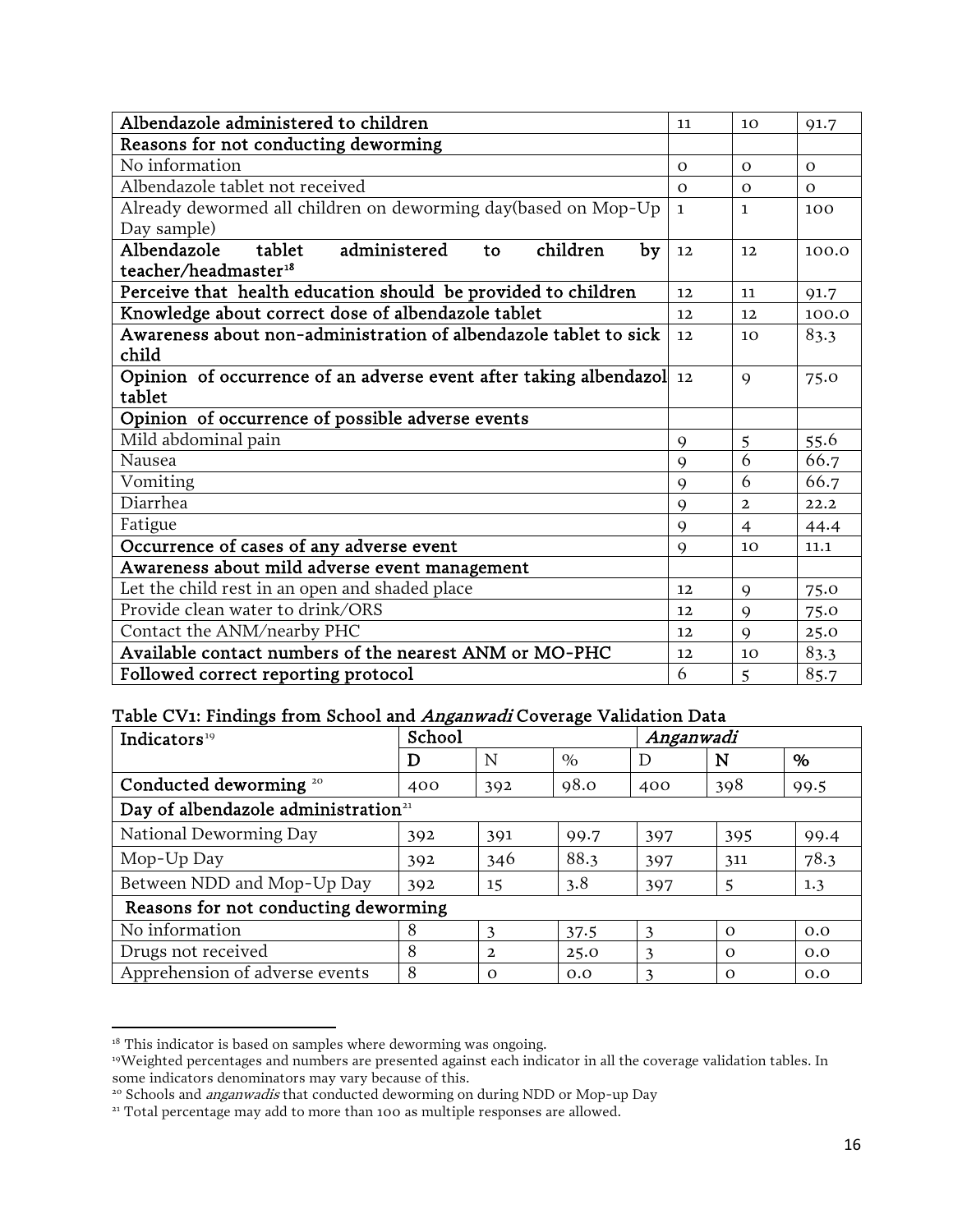| Others <sup>22</sup>                                                   | 8   | 3            | 37.5 | 3   | 3           | 100  |  |
|------------------------------------------------------------------------|-----|--------------|------|-----|-------------|------|--|
| Albendazole left after deworming                                       | 392 | 265          | 67.6 | 397 | 239         | 60.3 |  |
| Number of albendazole left                                             |     |              |      |     |             |      |  |
| Less than 50                                                           | 265 | 219          | 82.6 | 209 | 208         | 99.7 |  |
| $50 - 100$                                                             | 265 | 21           | 7.9  | 209 | 1           | 0.3  |  |
| More than 100                                                          | 265 | 25           | 9.4  | 209 | $\Omega$    | 0.0  |  |
| Copy of reporting form<br>was<br>available for verification            | 392 | 336          | 85.7 | 397 | 327         | 82.4 |  |
| Reasons for non-availability of copy of reporting form                 |     |              |      |     |             |      |  |
| Did not received                                                       | 56  | $\mathbf{1}$ | 1.8  | 79  | $\Omega$    | 0.0  |  |
| Submitted to ANM                                                       | 56  | 31           | 55.4 | 79  | 52          | 65.9 |  |
| Unable to locate                                                       | 56  | 17           | 30.4 | 79  | 18          | 23.1 |  |
| others                                                                 | 56  | 7            | 12.5 | 79  | $\mathbf Q$ | 11.1 |  |
| list<br><sub>of</sub><br>Anganwadis<br>having<br>unregistered children | NA  | <b>NA</b>    | NA   | 397 | 28          | 7.1  |  |
| Anganwadis having list of out-<br>of-school children                   | NA  | <b>NA</b>    | NA   | 397 | 101         | 25.6 |  |
| Reported cases of adverse event                                        | 392 | 6            | 1.5  | 397 | $\Omega$    | 0.0  |  |

Table CV2: Recording protocol, verification, inflation and attendance in schools and anganwadis

| Indicators                                     | School    |           |           | Anganwadis |       |      |
|------------------------------------------------|-----------|-----------|-----------|------------|-------|------|
|                                                | N         | D         | %         | D          | N     | %    |
| recording<br>Followed<br>correct <sup>23</sup> | 375       | 259       | 69.1      | 397        |       |      |
| protocol                                       |           |           |           |            | 264   | 66.6 |
| partial <sup>24</sup><br>recording<br>Followed | 375       | 38        |           | 397        |       |      |
| protocol                                       |           |           | 10.1      |            | 81    | 20.3 |
| Followed $no25$ recording protocol             | 375       | 78        | 20.8      | 397        | 52    | 13.1 |
| State level verification factor <sup>26</sup>  | 39,930    | 28,746    | 0.71      | 11,060     | 9,419 | 0.85 |
| Anganwadi registered children                  | <b>NA</b> | <b>NA</b> | <b>NA</b> | 9,263      | 7,784 | 0.84 |
| Anganwadi unregistered children                | <b>NA</b> | NA.       | <b>NA</b> | 589        | 593   | 1.0  |
| Out-of-school children                         | <b>NA</b> | <b>NA</b> | <b>NA</b> | 1,208      | 1,042 | 0.86 |
| State level inflation rate <sup>27</sup>       | 28,746    | 11,184    | 38.9      | 9,419      | 1,641 | 17.4 |
| <i>Anganwadi</i> registered children           | <b>NA</b> | <b>NA</b> | <b>NA</b> | 7,784      | 1,479 | 18.9 |
| Anganwadi unregistered children                | NA        | <b>NA</b> | <b>NA</b> | 593        | $-4$  | 0.0  |

<span id="page-16-0"></span><sup>22</sup> It includes teachers were not interested in deworming activity and *anganwadi* worker was not well.

<span id="page-16-1"></span><sup>&</sup>lt;sup>23</sup> Correct recording protocol includes schools where all the classes put single tick( $\checkmark$ ) on NDD and double tick ( $\checkmark$ ) on mop-up day to record the information of dewormed children.

<span id="page-16-2"></span><sup>&</sup>lt;sup>24</sup> Partial recording protocol includes schools where all the classes did not follow correct protocol, put different symbols and prepared separate list to record the information of dewormed children.

<span id="page-16-3"></span><sup>&</sup>lt;sup>25</sup> No protocol includes all those schools where none of the classes followed any protocol to record the information of dewormed children.

<span id="page-16-4"></span><sup>&</sup>lt;sup>26</sup> Ratio of recounted value of the dewormed children to the reported value. This calculation is based on only those schools (n=336) and anganwadis (n=318) where deworming was conducted and copy of reporting forms were available for verification.

<span id="page-16-5"></span><sup>&</sup>lt;sup>27</sup> Proportion of over reported dewormed children against total verified children in schools and *anganwadis*.